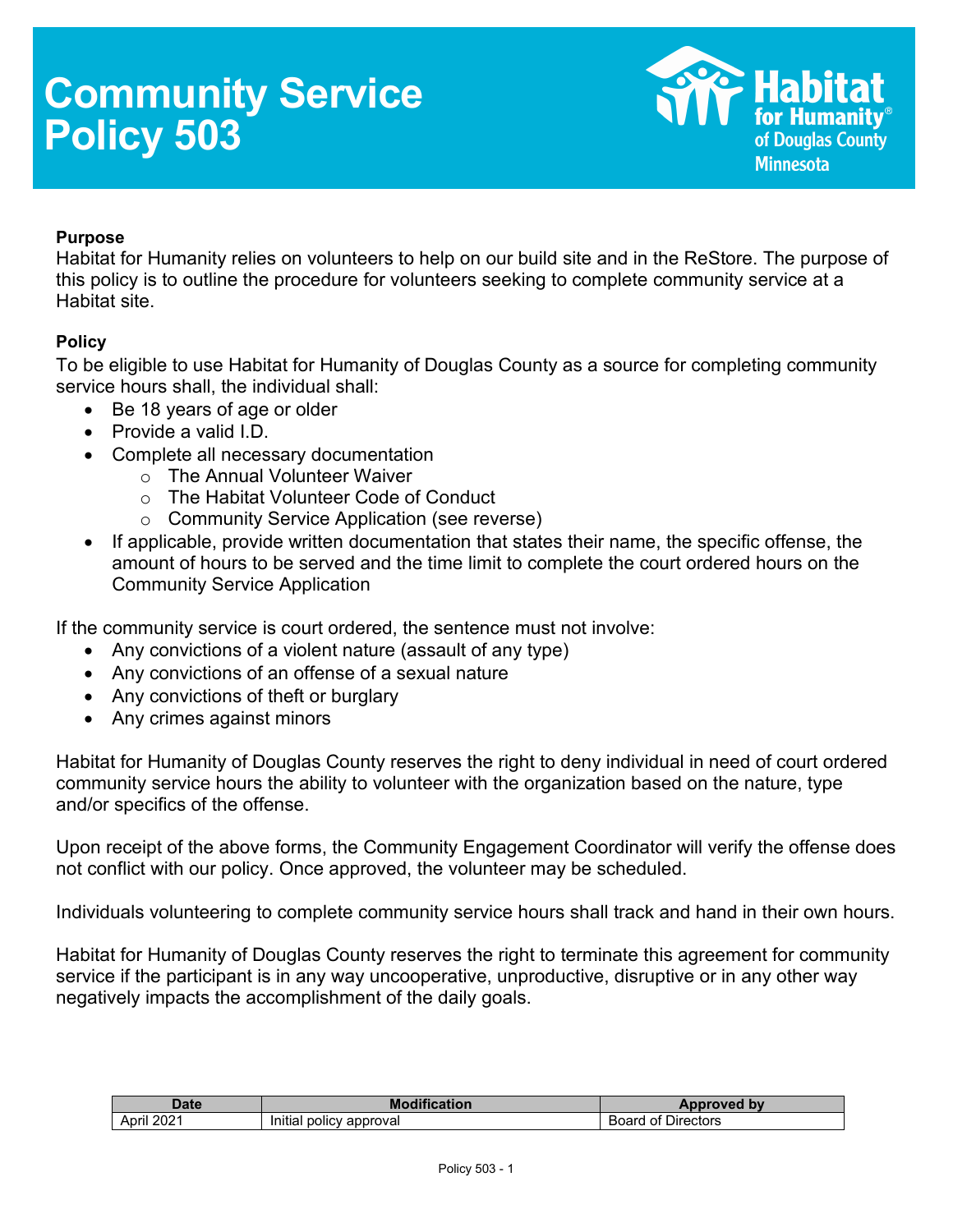

|                                                  |                                                             | Gender: <b>Example</b>                                                                                                                                                                                                               |
|--------------------------------------------------|-------------------------------------------------------------|--------------------------------------------------------------------------------------------------------------------------------------------------------------------------------------------------------------------------------------|
|                                                  |                                                             |                                                                                                                                                                                                                                      |
|                                                  |                                                             |                                                                                                                                                                                                                                      |
| Relationship: ________________________           |                                                             |                                                                                                                                                                                                                                      |
|                                                  |                                                             | Date hours due: <u>New York and the set of the set of the set of the set of the set of the set of the set of the set of the set of the set of the set of the set of the set of the set of the set of the set of the set of the s</u> |
| □ These hours are for high school/college class. |                                                             |                                                                                                                                                                                                                                      |
|                                                  |                                                             |                                                                                                                                                                                                                                      |
|                                                  |                                                             |                                                                                                                                                                                                                                      |
|                                                  | $\Box$ These hours are for court ordered community service. |                                                                                                                                                                                                                                      |
|                                                  |                                                             |                                                                                                                                                                                                                                      |
|                                                  |                                                             |                                                                                                                                                                                                                                      |
|                                                  |                                                             |                                                                                                                                                                                                                                      |
|                                                  |                                                             |                                                                                                                                                                                                                                      |

By my signature, I state that I have read and agree to Habitat for Humanity of Douglas County's policy regarding Community Service volunteers. I understand that I will be notified if I do not qualify to serve at Habitat for Humanity of Douglas County.

Signature of Applicant Date Date Date

Please submit this completed application to  $info@hfhdouglascounty.org$  or in person directly to Habitat's secure drop box located near the front office door.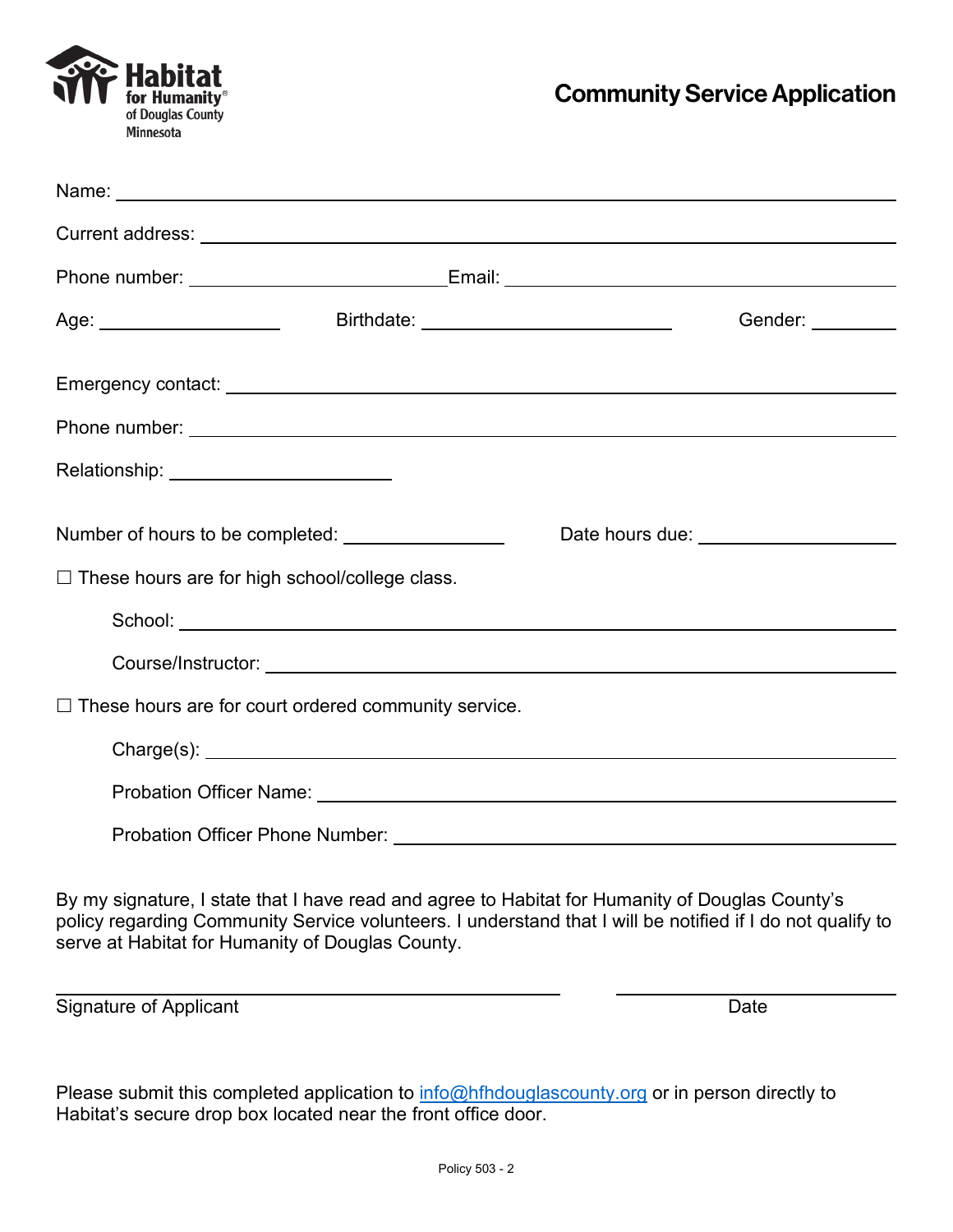

#### PLEASE READ CAREFULLY! THIS IS A LEGAL DOCUMENT THAT AFFECTS YOUR LEGAL RIGHTS!

This Release and Waiver of Liability (the "Release") is executed on this day of 20 , by \_\_\_\_\_\_\_\_\_\_\_\_\_\_\_\_\_\_\_\_\_\_\_\_\_\_\_\_\_, (the "Volunteer"), in favor of Habitat for Humanity of Douglas County, Minnesota, Habitat for Humanity International, Inc. and any other Habitat for Humanity affiliated organization<sup>[1](#page-2-0)</sup> and their respective affiliates, directors, officers, trustees, employees, sponsors, donors, volunteers and agents (collectively, the "Released Parties").

I, the Volunteer, desire to work as a volunteer for one or more of the Released Parties without compensation and engage in the activities ("Activities") related to being a volunteer. I understand that my Activities may include but are not limited to the following: working in Habitat for Humanity offices and worksites; working in or for Habitat for Humanity ReStore operations; loading and unloading materials; traveling to and from work sites, towns, cities or countries; consuming food available or provided; living in housing provided for volunteers; assisting in disaster relief areas; constructing, repairing, and rehabilitating residential buildings; other constructionrelated activities; and other volunteer activities.

I, the Volunteer, understand that my Activities may include work that may be hazardous to me, including, but not limited to, exposure to lead, asbestos, and mold, which may cause or worsen certain illnesses, especially if I do not wear protective equipment, am exposed for extended periods of time, or have a pre-existing immune system deficiency.

I also understand there is some inherent risk in consuming local foods and living in local accommodations in the city(ies) or country(ies) visited. I further understand I may be traveling to and from locations where there is a risk of terrorism, war, insurrection, criminal activities, instability, inclement weather or other circumstances that could threaten my health or safety. I also understand that it is the policy of the Released Parties not to pay ransom or make any other payments to secure the release of hostages.

I, the Volunteer, hereby freely, voluntarily and without duress execute this Release under the following terms:

**Release and Waiver**. I, the Volunteer, acknowledge and understand that participation in the Activities may involve certain risks, including, but not limited to, personal injury(ies), bodily injury, illness, permanent disability, property damage, loss and/or death ("Risks"). These Risks include, but are not limited to exposure to and/or infection with COVID-19 and/or other viruses and/or bacterial infection even in ideal conditions, and despite any and all reasonable efforts made to mitigate such Risks. I further acknowledge and agree that, due to the nature of the Activities, social distancing of six feet per person will not always be possible and that my participation in the Activities may result in an elevated risk of contracting COVID-19 and/or other viruses and/or bacterial infection.

I, the Volunteer, further confirm that prior to engaging in the Activities, I may be required to complete a COVID-19 health screening questionnaire provided by one or more of the Released Parties. I agree that I will answer all questions on the questionnaire truthfully. I agree to not participate in any Activities if, at such time and to the best of my knowledge, I am a carrier of COVID-19 or infected with COVID-19. I further agree to follow all safety precautions outlined by any Released Party while volunteering.

In consideration of and in order to be allowed to participate in the Activities, I do hereby release and forever discharge and hold harmless the Released Parties and their successors and assigns from any and all liability, claims, demands, costs and damages of any kind, whether arising from tort, contract or otherwise, which I or my heirs, assigns, next of kin or legal representatives may have or which may hereinafter accrue, arise from, or are in any way related to my Activities with any of the Released Parties, including but not limited to Risks, whether caused wholly or in part by the simple negligence, fault or other misconduct of any of the Released Parties or of other volunteers, other than their intentional or grossly negligent conduct. In addition, the Released Parties shall have the benefit of any future liability protection for businesses as relating to the COVID-19 pandemic passed by any governmental entity to which the Released Parties are subject.

I understand and acknowledge that by signing this Release I knowingly assume the Risks associated with the Activities. I also understand that the Released Parties do not assume any responsibility for or obligation to provide financial assistance or other assistance, including but not limited to medical, health or disability insurance in the event of injury, illness, death or property damage. Regarding any illness or virus, including COVID-19, I, the Volunteer, understand that even if I follow all guidelines for the prevention and handling of any illness or virus, including COVID-19, there is still a risk that Volunteer could contract such virus or illness.

*I understand and acknowledge that children under the age of 16 are not allowed on Habitat for Humanity worksites while construction is in progress. While minors between the ages of 16 and 18 may be allowed to participate in some types of build site activities, solely as outlined by the Released Parties, I understand that using power tools, excavation, demolition, working on rooftops and similar activities are not permitted for anyone under the age of 18. I agree it is my responsibility to communicate these requirements to any of my minor children who will attend and/or participate in the Activities.*

**Consent to Transportation and Medical Treatment**. I consent to the use of first aid treatment and the use of generic and over-thecounter medications and treatments as directed by manufacturer labels, whether administered by the Released Parties or first aid personnel. In an emergency, I understand the Released Parties may try to contact the individual listed below as an emergency contact. If an emergency contact cannot be reached promptly, I hereby authorize the Released Parties to act as an agent for me to consent to any examination, testing, x-rays, medical, dental or surgical treatment for me as advised by a physician, dentist or other health care

<span id="page-2-0"></span><sup>&</sup>lt;sup>1</sup> Each Habitat for Humanity affiliate is an independently owned and operated non-profit corporation. Habitat for Humanity International, Inc. does not own, operate, or control the activities of Habitat for Humanity affiliated organizations.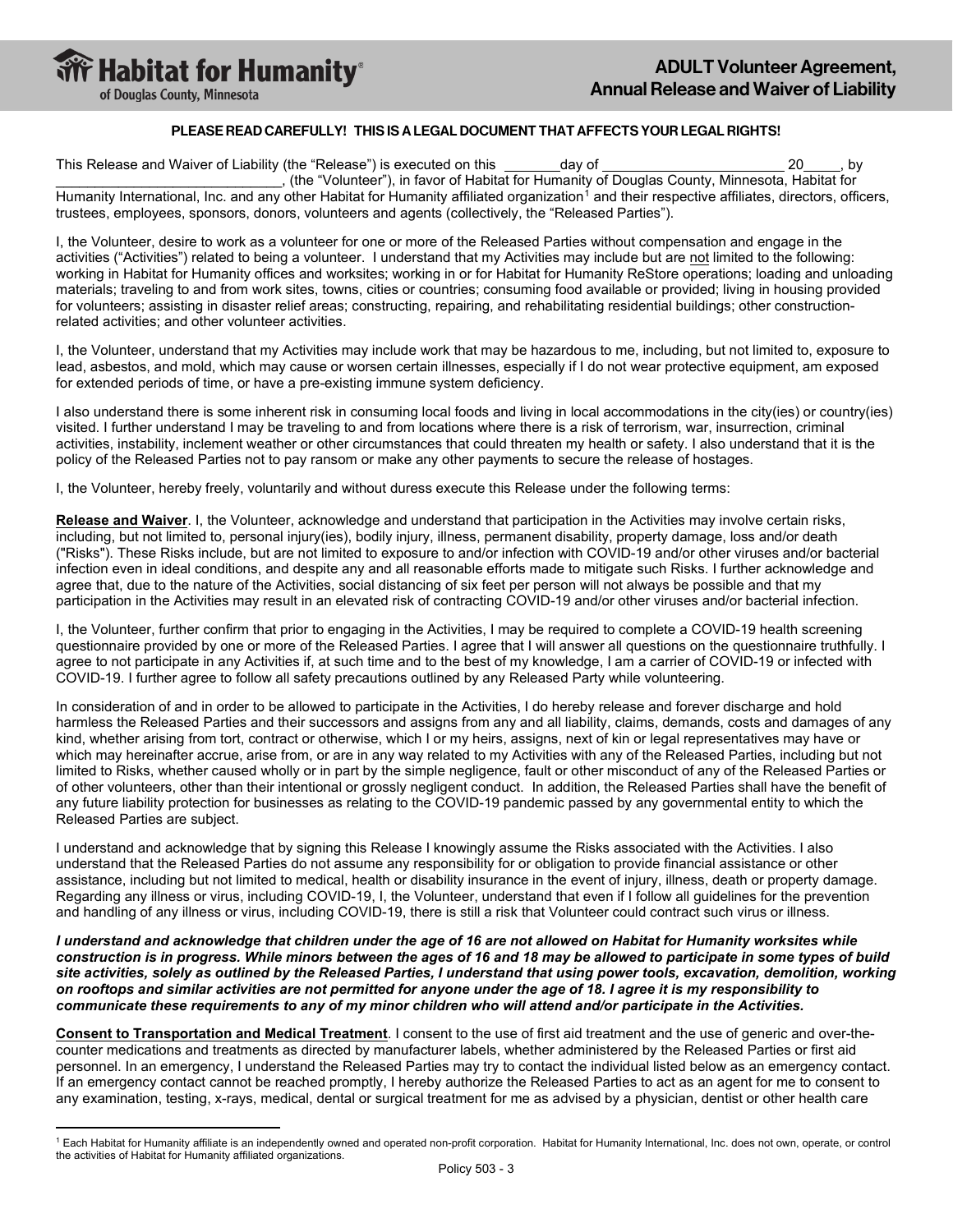provider. This includes, but is not limited to, my assessment, evaluation, medical care and treatment, anesthesia, hospitalization, or other health care treatment or procedure as advised by a physician, dentist or other health care provider. I also authorize the Released Parties to arrange for transportation of me as deemed necessary and appropriate in their discretion. I, the Volunteer, do hereby release, forever discharge and hold harmless the Released Parties from any liability, claim, demand, and action whatsoever brought by me or on my behalf which arises or may hereafter arise on account of any transportation, first aid, assessment, care, treatment, response or service rendered in connection with my Activities with any of the Released Parties.

If the Volunteer is less than 18 years of age, the parent(s) having legal custody and/or the legal guardian(s) of the Volunteer also hereby release, forever discharge and hold harmless the Released Parties from any liability, claim, demand and action whatsoever brought by such volunteer or on his/her behalf which arises or may hereafter arise on account of the decision by any representative or agent of the Released Parties to exercise the power to transport, administer first aid, and consent to assessment, examination, x-rays, medical, dental, surgical or other such health care treatment as set forth in the Parental Authorization for Treatment of, and Travel With, a Minor Child.

**Insurance.** I, the Volunteer, understand that, except as otherwise agreed to by the Released Parties in writing, the Released Parties are under no obligation to provide, carry or maintain health, medical, travel, disability or other insurance coverage for any Volunteer. Each Volunteer is expected and encouraged to obtain his or her own health, medical, travel, disability or other insurance coverage.

I understand that I am and remain responsible for payment of such hospital, physician, ambulance, dental, medical or other services obtained for me or my child. I agree that the Released Parties do not assume any responsibility for the payment of such fees or expenses which may be incurred. If I have health insurance, I understand my personal health insurance is my primary coverage.

**Confidentiality**. I agree that in the course of my participation in the Activities, I may have access to personal and/or health care information of other persons. I agree to maintain the confidentiality of such information, to use such information only as necessary to do my job as a volunteer, and to comply with Habitat for applicable policies regarding such information.

**Photographic/Recording Release**. I hereby grant and convey unto the Released Parties all right, title and interest in any and all photographs and video/audio/electronic recordings of me, including as to my name, image and voice, made by or on behalf of any of the Released Parties during my Activities with the Released Parties, including, but not limited to, the right to use such materials for any purpose and to any royalties, proceeds or other benefits derived from them. I understand that I will not have any ownership interest in or to such photographs, images and/or recordings, I have not been provided or promised any compensation to me, and I hereby waive any rights, privileges or claims based on any right of publicity, privacy, ownership or any other rights arising, relating to or resulting from the photographs, images and/or recordings. I understand and agree that this paragraph also applies to my minor child(ren) who are volunteering.

**Other.** I expressly agree that this Release is intended to be as broad and inclusive as permitted by state law. I further agree that in the event any clause or provision of this Release is held invalid by any court of competent jurisdiction, the invalidity of such clauses or provisions shall not otherwise affect the remaining clauses or provisions of this Release, which shall continue to be enforceable. Further, a waiver of a right under this Release by a Released Party does not prevent the exercise of any other right.

**I have carefully considered my decision, the benefits and risks involved and hereby give my informed consent to participate in all volunteer Activities. I have read and understand this Release and Waiver of Liability, any questions of mine have been answered, and I voluntarily agree to the above provisions. It is my intent to bind my heirs, next of kin, assigns and legal representative.**

| I would like to receive the following communication from Habitat: □monthly E-newsletters □quarterly print newsletters                                                                                                          |  |  |  |  |  |  |
|--------------------------------------------------------------------------------------------------------------------------------------------------------------------------------------------------------------------------------|--|--|--|--|--|--|
| <b>EMERGENCY CONTACT INFORMATION</b>                                                                                                                                                                                           |  |  |  |  |  |  |
|                                                                                                                                                                                                                                |  |  |  |  |  |  |
| Address: Zip: 2010. 2010. 2010. 2010. 2010. 2010. 2010. 2010. 2010. 2010. 2010. 2010. 2010. 2010. 2010. 2010. 2010. 2010. 2010. 2010. 2010. 2010. 2010. 2010. 2010. 2010. 2010. 2010. 2010. 2010. 2010. 2010. 2010. 2010. 2010 |  |  |  |  |  |  |
|                                                                                                                                                                                                                                |  |  |  |  |  |  |
|                                                                                                                                                                                                                                |  |  |  |  |  |  |
|                                                                                                                                                                                                                                |  |  |  |  |  |  |

**Bring form to worksite or mail to:** Habitat for Humanity of Douglas County, 1211 N Nokomis NE, Alexandria MN 56308 Office: (320) 762-4255 | Fax: (320) 762-1580 | info@hfhdouglascounty.org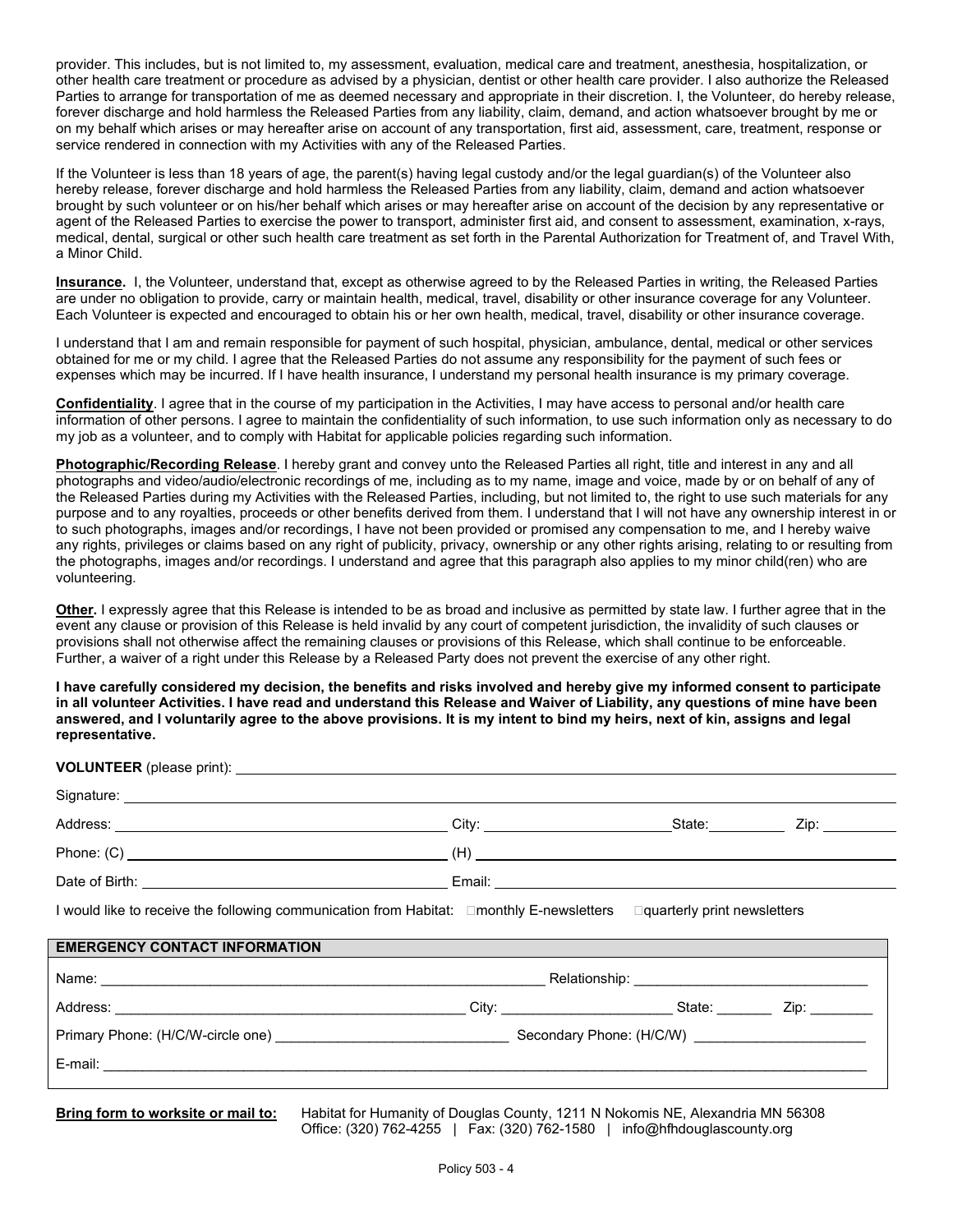

## Volunteer Code of Conduct

Becoming a Habitat volunteer comes with great rewards and responsibilities. Volunteers like you are representatives of Habitat for Humanity and its ministry. When you accept a volunteer role with Habitat for Humanity, you are committing to act in a way that promotes Habitat's mission, respects the local community, and ensures the safety of all participants. In addition to complying with all laws, regulations and Habitat for Humanity policies, all volunteers are expected to follow the volunteer code of conduct outlined below.

1. **Promote a respectful community**: Treat all volunteers, employees and community members with respect, courtesy, and dignity. This includes avoiding the use of humiliating, demeaning, offensive, or otherwise insensitive language that fails to respect the dignity of the person. Volunteers are also expected to refrain from engaging in intimidation, physical, sexual, and/or emotional violence toward others. Help promote a welcoming, respectful environment by making efforts to understand and honor the local culture and by following all rules and policies set forth by a Habitat program staff member or supervising volunteer. Use of social media should be governed by the principles of respecting and protecting vulnerable populations while preserving their dignity and privacy. You are discouraged from posting anything on social media that permits beneficiaries from being identified and/or traced.

2. **Respect the human rights of all people and protect beneficiaries and community members from exploitation and abuse.** All Habitat volunteers must model behavior consistent with the Habitat for Humanity International Safeguarding Policy which protects staff, beneficiaries, and community members (especially vulnerable adults and children) from exploitation and abuse. Inappropriate physical or sexual relationships with other volunteers is prohibited. Under no circumstances, may volunteers engage in sexual activity with a child (a person under the age of 18, regardless of the legal age of consent and local laws), any Habitat staff or beneficiaries, or any community members. This includes not procuring commercial sex acts, even where such activities are permitted by local laws.

3. **Prioritize site safety**: Safety rules and guidelines on the volunteer site have been created to keep you and others safe as you volunteer and must be followed. Activities that pose a safety risk to yourself or others should be avoided. Report any unsafe working conditions to the onsite supervisor.

4. **Uphold a zero-tolerance policy for alcohol, drugs and weapons**: The purchase or possession of drugs or weapons is strictly prohibited on Habitat for Humanity property and volunteer sites. The purchase or possession of alcohol is also strictly prohibited on Habitat for Humanity volunteer sites, even if permitted by local laws or by the laws of the volunteer's home country.

5. **Follow the gift giving policy**: To avoid potential misunderstandings, embarrassment, injured feelings or jealousy, volunteers are asked not to exchange gifts with Habitat beneficiaries, staff members or community members without consulting Habitat staff. Volunteers may speak with a staff member about appropriate ways to exchange gifts and our staff is happy to suggest gifts that will benefit the entire community.

6. **Protect ministry assets**: Use reasonable care to protect all Habitat for Humanity resources. Stealing, misappropriation or diversion of Habitat for Humanity funds, property, or other assets for personal benefit is not permitted, nor is otherwise engaging in fraudulent activity regarding Habitat for Humanity's assets, operations, or beneficiaries.

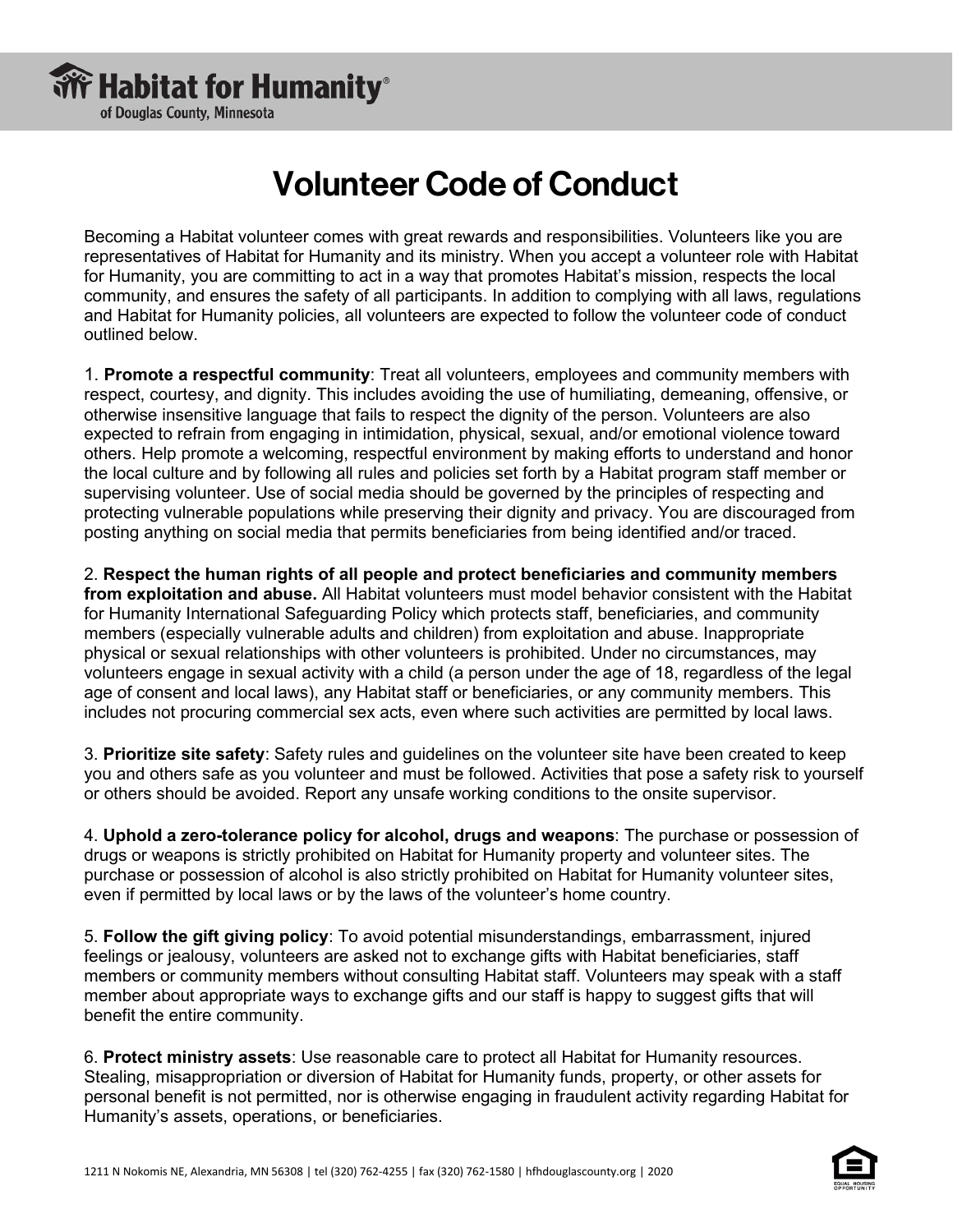7. **Maintain confidentiality**: Build trust with other volunteers and Habitat for Humanity by respecting the confidentiality of volunteers, staff, Habitat beneficiaries, and community members. Unless you receive prior written approval from HFHI, you will not disclose confidential HFHI information or confidential information given to you by others.

8. **Speak up**!: Habitat for Humanity embraces a "see something, say something" culture. If you become aware of potential misconduct, help reinforce our culture of courage and accountability by sharing your concerns with an appropriate Habitat staff or supervising volunteer. You can also anonymously report potential misconduct through MySafeWorkplace.com.

**I acknowledge that I have read, understand and agree to be guided by this volunteer code of conduct.** 

**I commit to helping safeguarding the rights and dignities of all people I encounter during my volunteer service with Habitat.** 

**I understand that I have a responsibility to report any potential misconduct to an appropriate Habitat staff or through MySafeWorkplace.com.** 

**I understand that HFHI has the right to release me from my volunteer position at its discretion. I also understand that I am responsible for any costs that I may incur due to a violation of the code of conduct.** 

Name:

Signed: the state of the state of the state of the state of the state of the state of the state of the state of the state of the state of the state of the state of the state of the state of the state of the state of the st

Date:

### **Under 18 volunteer:**

Name of parent or guardian:

Signature of parent/guardian:

Date: **Date: Date: Date: Date: Date: Date: Date: Date: Date: Date: Date: Date: Date: Date: Date: Date: Date: Date: Date: Date: Date: Date: Date: Date: Date: Date: Date:**